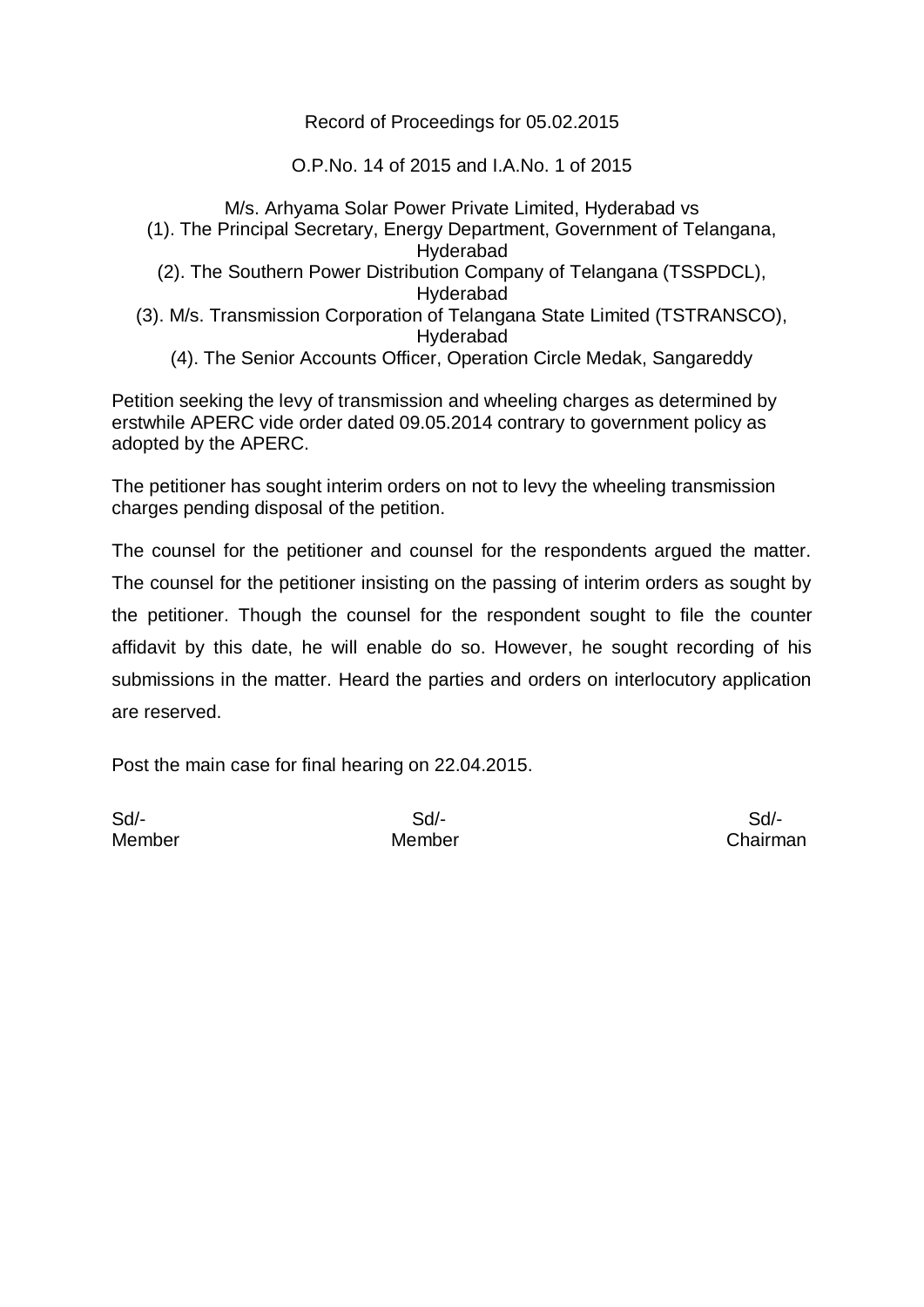## O.P.No. 57 of 2015

M/s Spectrum Power Generation Ltd. Vs APTRANSCO, DISCOMS & APPCC

Petition u/s 86(1)(f) of the Electricity Act, 2003 for adjudication of disputes between the parties with regard to minimum off take charges.

The counsel for petition sought adjournment raising the issue of jurisdiction of this Commission over the case. The Commission agreed and adjourned the same to  $21^{st}$ April, 2015.

Sd/- Sd/- Sd/- Member Member Chairman

## O.P.No. 58 of 2015 and I.A.No. 12 of 2015

#### Reliance Infrastructure Ltd vs DISCOMs & APPCC

Petition filed by the petitioner u/s 86 (1) (f) of the Electricity Act, 2003 seeking declaration that HSD is a alternative fuel in terms of Article 1.1.27 of the PPA and refund the unauthorized deductions of Rs. 96,68,92,198/- made by the respondents from the bills payable to the petitioner.

The counsel for the petitioner sought to make his submissions in continuation of the submissions made on 04.02.2015 in OP No. 39 of 2015. The counsel for the respondents stated that unless the issue of jurisdiction is decided the matter cannot be proceed with. Therefore he sought adjournment to another date and he would be ready to submit arguments both on jurisdiction as well as merits of the case.

In view of the submission that the jurisdiction issue is being taken up for hearing on 06.03.2015 before APERC as per submissions of counsel for respondent, and the Commission is required to examine the matter in detail adjourned to 13.04.2015.

Sd/- Sd/- Sd/- Member Member Chairman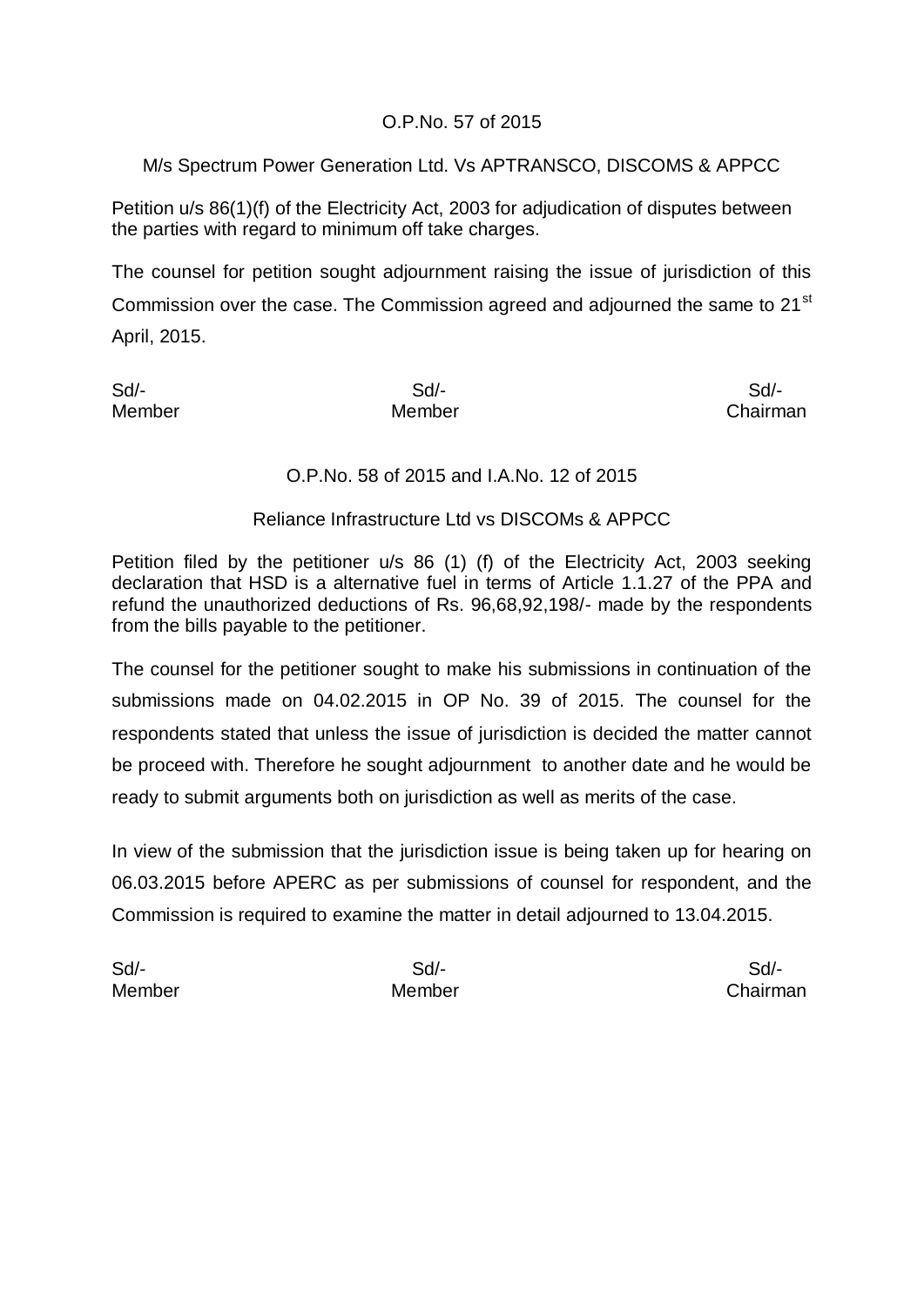### O.P.No. 59 of 2015

#### M/s KSK Mahanadi Power Company Ltd. vs DISCOMs

Petition u/s 86 (1) (f) of the Electricity Act, 2003 for adjudication of dispute relating to claim of respondents towards liquidated damages of Rs. 23.60 crores under Article 4.8 of the power purchase agreement (PPA) dated 31.07.2012 entered between the parties.

The counsel for petition sought adjournment raising the issue of jurisdiction of this Commission over the case. The Commission agreed and adjourned the same to  $22^{nd}$ April, 2015.

Sd/- Sd/- Sd/-

Member Member Chairman

### O.P.No. 60 of 2015

### DISCOMs & APPCC vs KSK Mahanadi Power Company Ltd & 4 others

Petition u/s 86 (1) (f) of the Electricity Act, 2003 for directions on illegal claim of Rs. 66.31 crs towards the transmission charges for the period  $16<sup>th</sup>$  June, 2013 to  $13<sup>th</sup>$ August, 2013 and capacity charges for the period 16<sup>th</sup> June 2013 to 26<sup>th</sup> July, 2013 by illegal invoking letter of credit by M/s KSK Mahanadi Power Company Ltd., for the period without supplying power to the petitioners.

The counsel for petition sought adjournment raising the issue of jurisdiction of this Commission over the case. The Commission agreed and adjourned the same to  $22^{nd}$ April, 2015.

Sd/- Sd/- Sd/-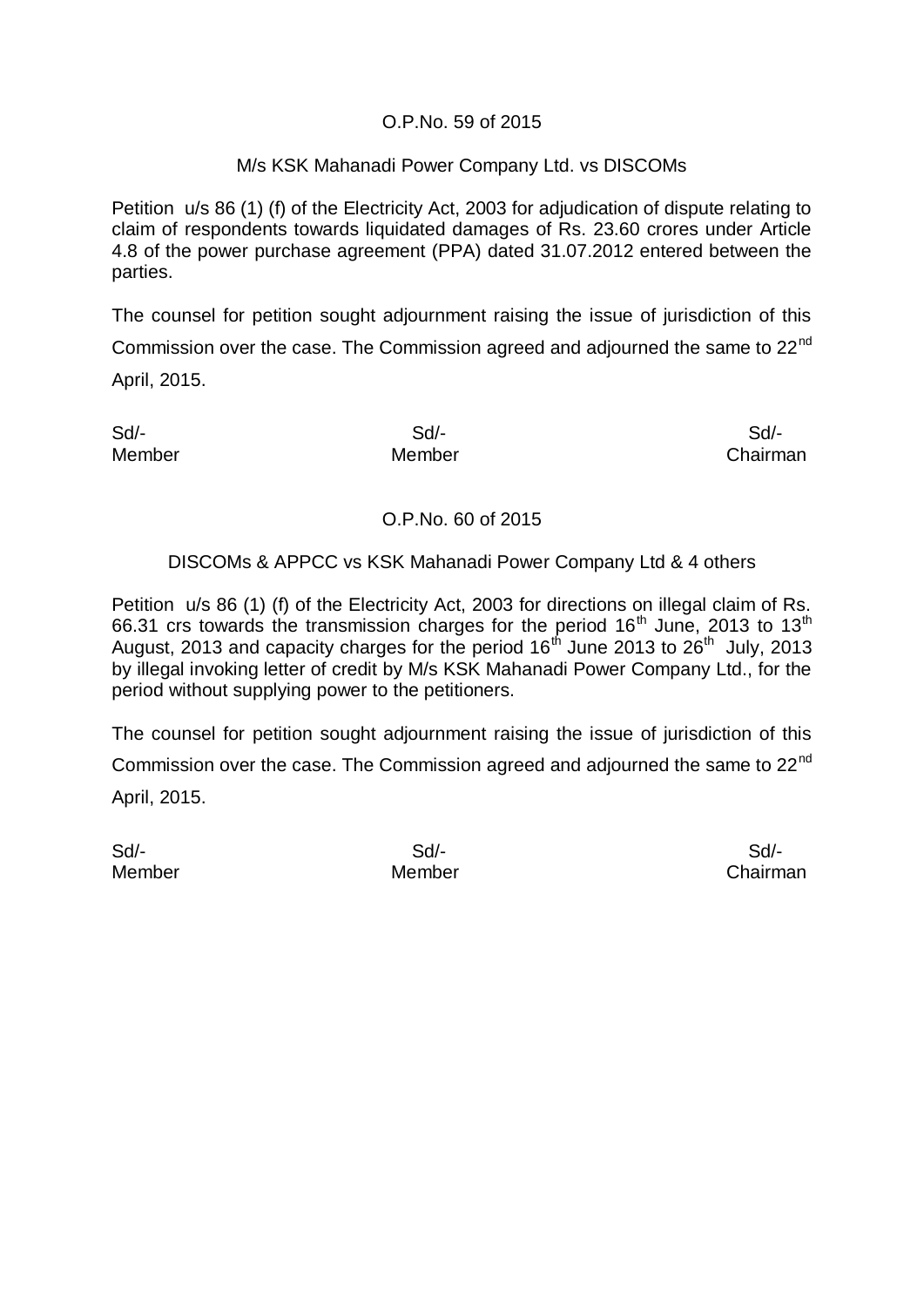### O.P.No. 61 of 2015

#### M/s Green Energy Association vs DISCOMs & SLDC

Petition u/s 142 of the Electricity Act, 2003 for non-compliance of regulation 7 (1) & (2) and 9 of the APERC renewable power purchase obligation (compliance by purchase of renewable energy / renewable energy certificate) Regulation, 2012.

Sri B.Tagore, Advocate stated that he has to filed vakalat on behalf of the petitioner and file amended petition also, accordingly sought time of 10 days. The Counsel for the respondent Sri P.Shiv Rao, stated that the matter also involves jurisdiction aspect apart from issue of renewable energy certificates, therefore may be adjourned. In view of the request of the parties adjourned to 22.04.2015.

Sd/- Sd/- Sd/- Member Member Chairman

### O.P.No. 62 of 2015

#### DISCOMs vs Nil

Petition u/s 86 (1) (e) and 61 & 66 of the Electricity Act, 2003 read with Regulation 8 of APERC (conduct of business) regulations, 1999 seeking modification / amendments to RPPO (renewable power purchase obligation) during each of the years 2012-13 to 2016-17 passed in Regulation No. 1 of 2012 dated 21.03.2012.

The Counsel for the petitioners Sri P.Shiv Rao, stated that the matter involves jurisdiction aspect apart from issue of renewable energy certificates, therefore may be adjourned. In view of the request of the counsel for the petitioner adjourned to 22.04.2015.

Sd/- Sd/- Sd/-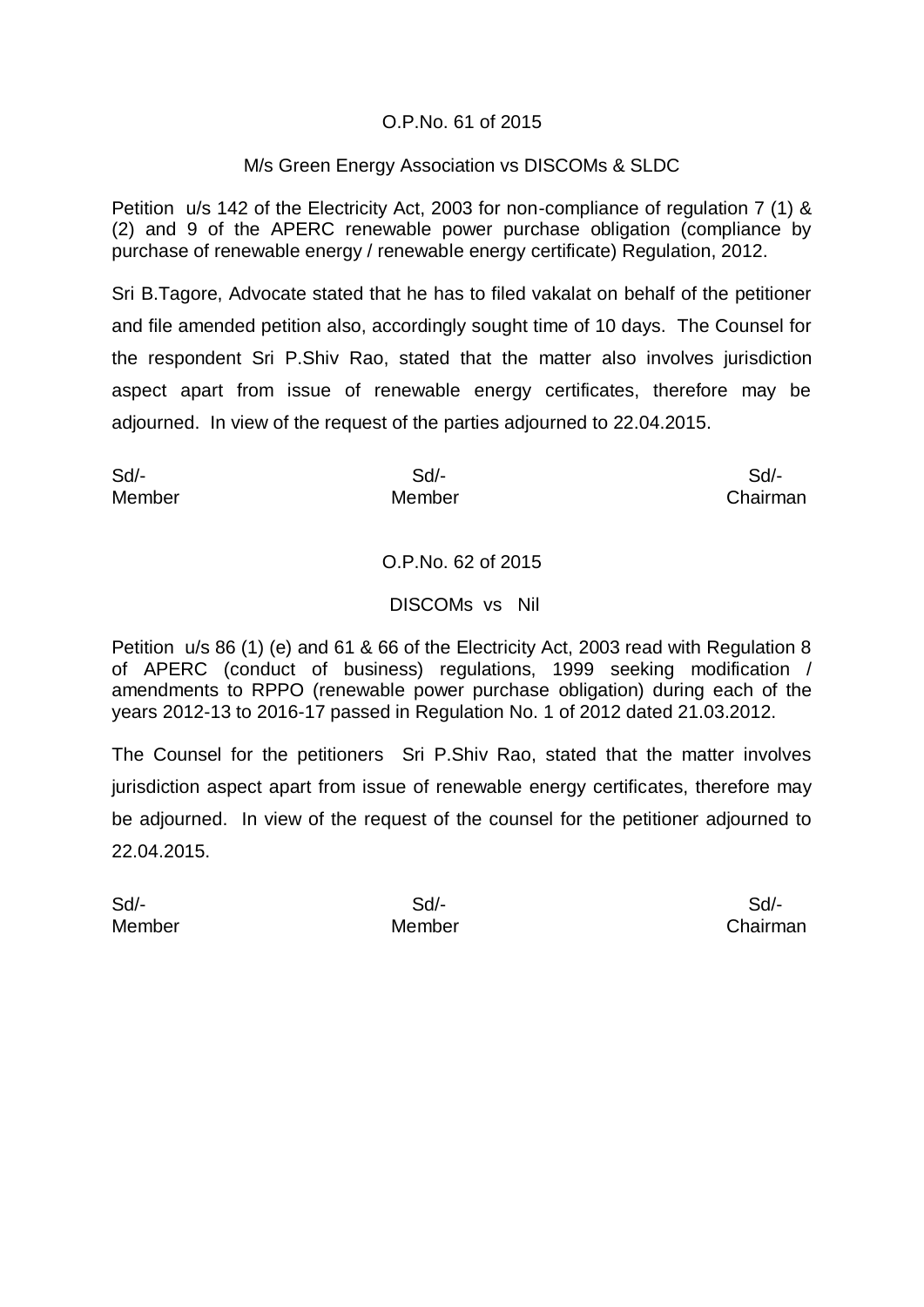## O.P.No. 63 of 2015

## M/s GVK Industries Ltd. Vs APEPDCL & 5 others

Petition filed for adjudication of disputes between the parties.

The counsel for petition sought adjournment raising the issue of jurisdiction of this Commission over the case. The Commission agreed and adjourned the same to  $21^{st}$ April, 2015.

| Sd/-   | Sd/-   | Sd/-     |
|--------|--------|----------|
| Member | Member | Chairman |

### O.P.No. 64 of 2015 and IA No. 13 of 2015

M/s GMR Vemagiri Power Generation Ltd. Vs APPCC & 5 others

Petition filed under Section 30 of AP Electricity Reform Act, 1999 (Reform Act) read with clauses 55 and 62 of the APERC Conduct of Business Regulation, 1999 (CBR) seeking implementation of the order dt.27.11.2012 of the Commission regarding reimbursement of MAT in OP No. 26 of 2012.

The counsel for respondent sought adjournment raising the issue of jurisdiction of this Commission over the case. The Commission agreed and adjourned the same to 20<sup>th</sup> April, 2015.

Sd/- Sd/- Sd/- Member Member Chairman

#### O.P.No. 65 of 2015 and IA No. 13 of 2015

#### M/s Spectrum Power generation Ltd. Vs APTRANSCO & 5 others

Petition filed under Section 86 (1) (f) of the Electricity Act, 2003 seeking adjudication of disputes between the parties, along with interlocutory application (IA No. 9 of 2014).

The counsel for petition sought adjournment raising the issue of jurisdiction of this Commission over the case. The Commission agreed and adjourned the same to 21<sup>st</sup> April, 2015.

| Sd/-   | Sd     | Sd/-     |
|--------|--------|----------|
| Member | Member | Chairman |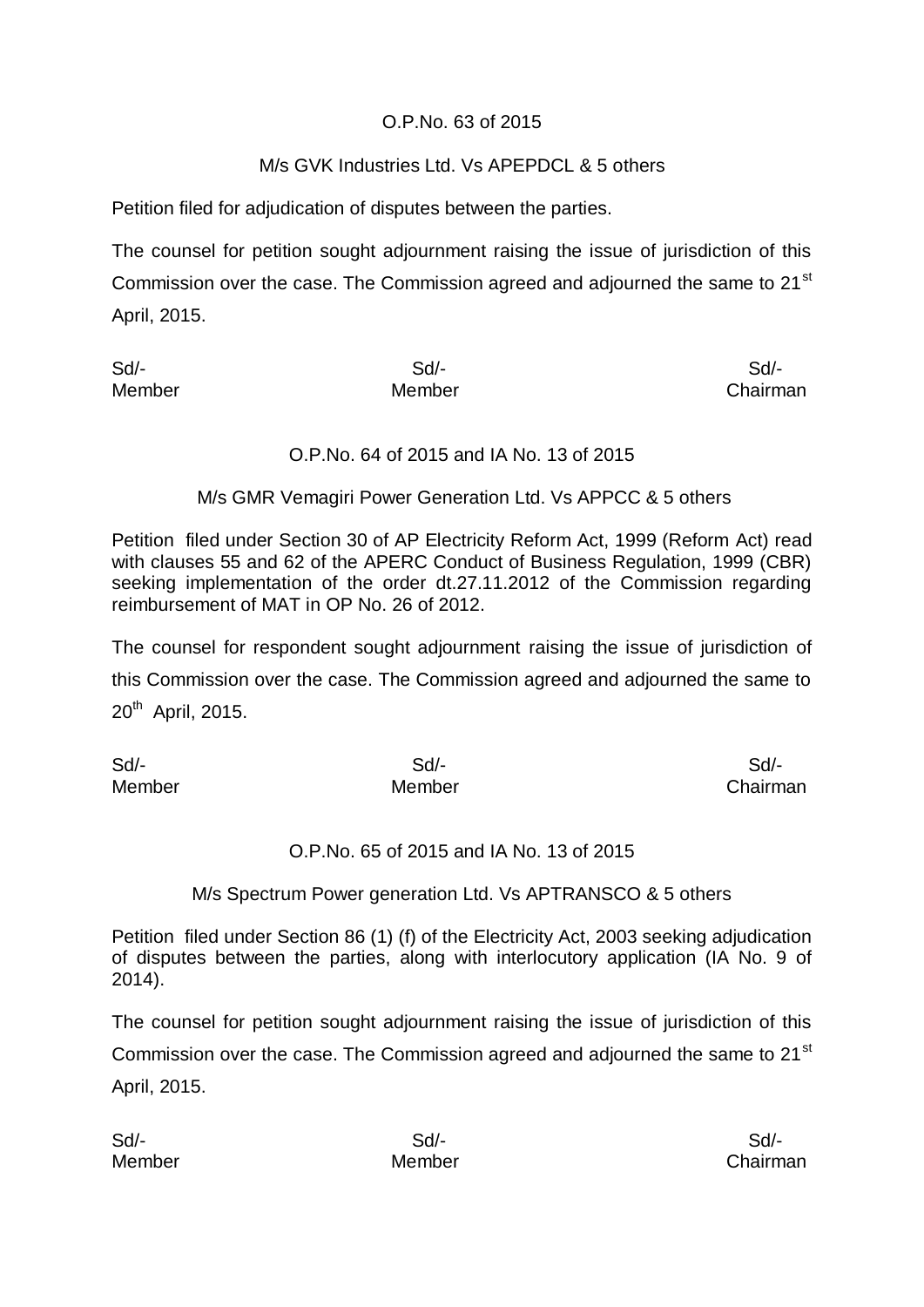## O.P.No. 66 of 2015

## M/s Spectrum Power generation Ltd. Vs APTRANSCO & 5 others

Petition filed under Section 86 (1) (f) of the Electricity Act, 2003 seeking adjudication of disputes between the parties.

The counsel for petition sought adjournment raising the issue of jurisdiction of this Commission over the case. The Commission agreed and adjourned the same to  $21^{st}$ April, 2015.

Sd/- Sd/- Sd/- Member Member Chairman

## O.P.No. 67 of 2015

M/s Bharath Alluminium Company Ltd. Vs M/s PTC India Ltd., & 2 others

Petition filed under Section 86 (1) (f) of the Electricity Act, 2003 for recovery of compensation deducted from the petitioner purportedly towards non-supply of power.

The counsel for petition sought adjournment raising the issue of jurisdiction of this Commission over the case. The Commission agreed and adjourned the same to 15<sup>th</sup> April, 2015.

Sd/- Sd/- Sd/-

Member Member Chairman

## O.P.No. 68 of 2015

M/s KSK Mahanadi Power Company Ltd. Vs DISCOMs

Petition filed under Section 86 (1) (f) of the Electricity Act, 2003 seeking adjudication of disputes arising under the power purchase agreement dated 31.07.2012 between the parties.

The counsel for petition sought adjournment raising the issue of jurisdiction of this Commission over the case. The Commission agreed and adjourned the same to  $21^{st}$ April, 2015.

Sd/- Sd/- Sd/-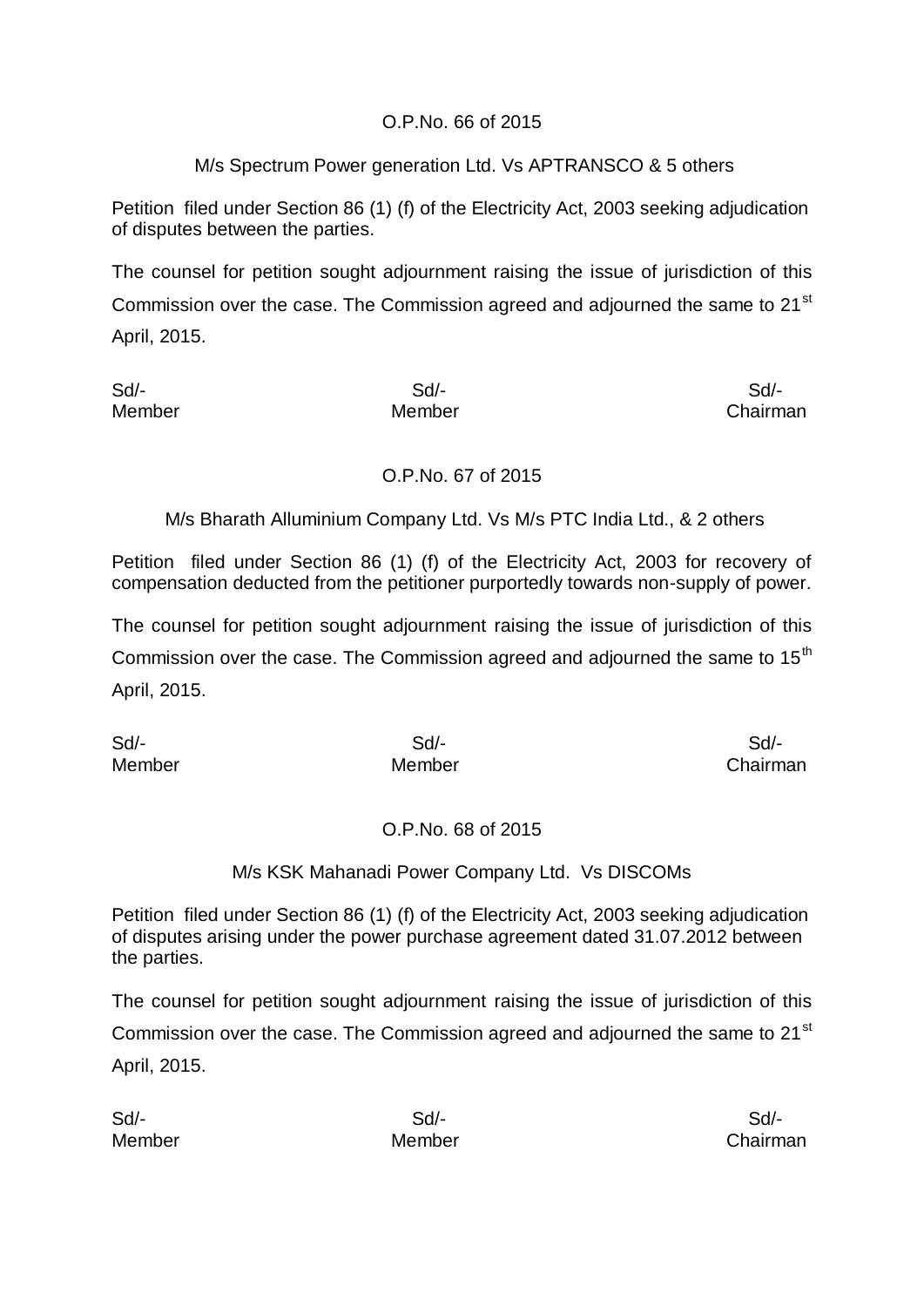## O.P.No. 69 of 2015

## M/s Spectrum Power Generation Ltd. Vs APTRANSCO & 7 others

Petition filed under Section 86 (1) (f) of the Electricity Act, 2003 for adjudication of disputes between the parties.

The counsel for petition sought adjournment raising the issue of jurisdiction of this Commission over the case. The Commission agreed and adjourned the same to  $21^{st}$ April, 2015.

Sd/- Sd/- Sd/- Member Member Chairman

## O.P.No. 70 of 2015

M/s Spectrum Power Generation Ltd. Vs APTRANSCO & 7 others

Petition filed under Section 86 (1) (f) of the Electricity Act, 2003 for adjudication of disputes between the parties.

The counsel for petition sought adjournment raising the issue of jurisdiction of this Commission over the case. The Commission agreed and adjourned the same to 21<sup>st</sup> April, 2015.

Sd/- Sd/- Sd/- Member Member Chairman

## O.P.No. 71 of 2015

## M/s Spectrum Power Generation Ltd. Vs APTRANSCO & 12 others

Petition for adjudication of disputes between the parties.

The counsel for petition sought adjournment raising the issue of jurisdiction of this Commission over the case. The Commission agreed and adjourned the same to 21<sup>st</sup> April, 2015.

| Sd     | Sd/-   | Sd/-     |
|--------|--------|----------|
| Member | Member | Chairman |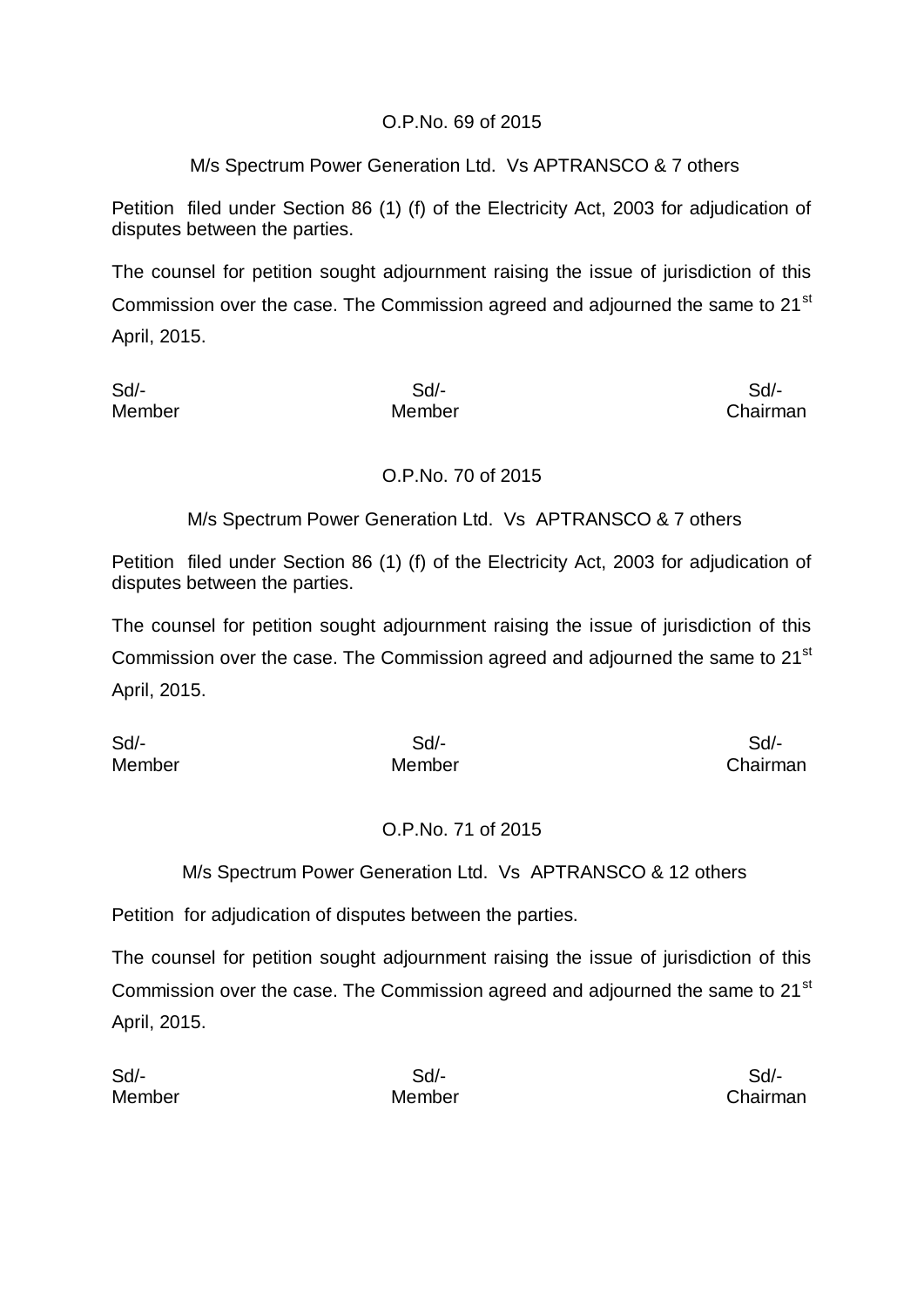# O.P.No. 72 of 2015

# M/s Spectrum Power Generation Ltd. Vs APTRANSCO & 7 others

Petition for adjudication of disputes between the parties.

The counsel for petition sought adjournment raising the issue of jurisdiction of this Commission over the case. The Commission agreed and adjourned the same to  $21^{st}$ April, 2015.

| Sd     | Sd/-   | Sd       |
|--------|--------|----------|
| Member | Member | Chairman |

# O.P.No. 73 of 2015

M/s Spectrum Power Generation Ltd. Vs APTRANSCO & 7 others

Petition for adjudication of disputes between the parties.

The counsel for petition sought adjournment raising the issue of jurisdiction of this Commission over the case. The Commission agreed and adjourned the same to 21<sup>st</sup> April, 2015.

| Sd     | Sd/-   | Sd/-     |
|--------|--------|----------|
| Member | Member | Chairman |

## O.P.No. 74 of 2015

M/s Hetero Wind Power Ltd. Vs TSTRANSCO, APTRANSCO & TSSPDCL

Petition seeking execution of tariff order dt.09.05.2014 with regard to exemption of transmission & wheeling charges for the petitioner's wind project.

The counsel for the petitioner sought adjournment stating that he has to file vakalat on behalf of the petitioner, on other hand counsel for the respondents sought time to file the counter affidavit. Accordingly adjourned to 23.04.2015.

| Sd/-   | Sd/-   | Sd/-     |
|--------|--------|----------|
| Member | Member | Chairman |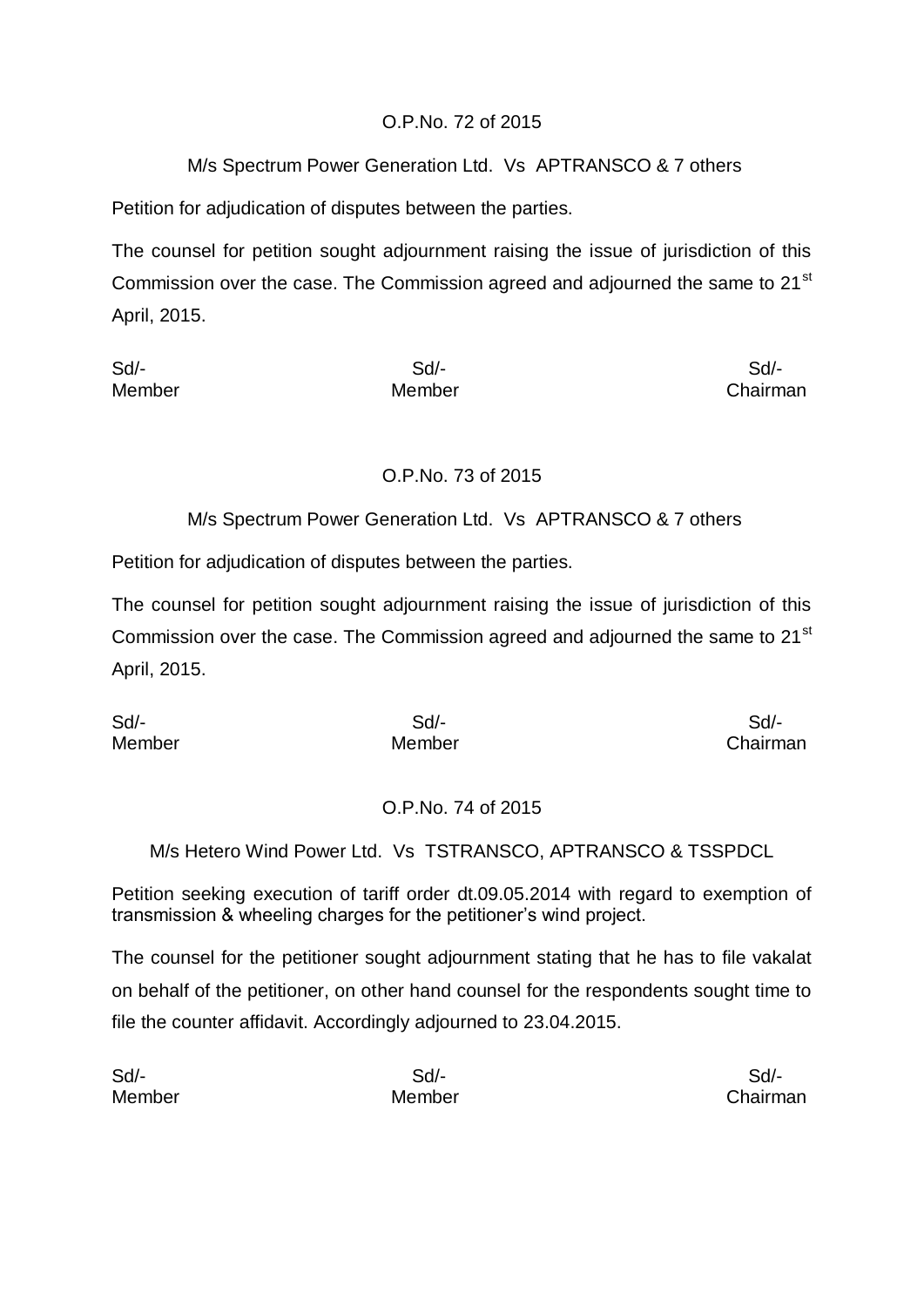### O.P.No. 75 of 2015 and IA No. 16 of 2015

### TSNPDCL & TSSPDCL Vs APGENCO

Petition seeking directions to the respondent to comply with the directions of southern regional load dispatch centre dated 18.06.2014 by floating the provision of Electricity Act, 2003.

The counsel for the respondents sought time to file vakalat and also stated that the copy of the petition is not received. Office is directed to furnish a copy of the petition immediately. Adjourned to 15.04.2015.

| Sd     | Sd/-   | Sd/-     |
|--------|--------|----------|
| Member | Member | Chairman |

#### R.P.No. 6 of 2015

### APTRANSCO & 5 others Vs M/s Spectrum Power Generation Ltd.

Petition filed under Section 94 (1) (f) of the Electricity Act, 2003 seeking review the Commission's order dt. 27.07.2013 in OP No. 44 of 2013.

The counsel for petition sought adjournment raising the issue of jurisdiction of this Commission over the case. The Commission agreed and adjourned the same to 21<sup>st</sup> April, 2015.

| Sd     | Sd/-   | Sd/-     |
|--------|--------|----------|
| Member | Member | Chairman |

#### R.P.No. 07 of 2015 and IA No. 15 of 2015

M/s Axis Energy Ventrues (India) Pvt.Ltd. & others Vs M/s Indian Wind Energy Association & DISCOMs & M/s Rayala Wind Power Company Pvt.Ltd.

Petition u/s 94 (1) (f) of the Electricity Act, 2003 for review of the order in OP No. 13 of 2012 dt. 15.11.2012

Sri Anantha Raman, representing Sri S V S Chowdary, Advocate sought time stating that the counsel for the petitioner has to file vakalat and is out of station. He also stated that similar matter is posted to 20.04.2015. Counsel for the respondent not present. Adjourned to 20.04.2015.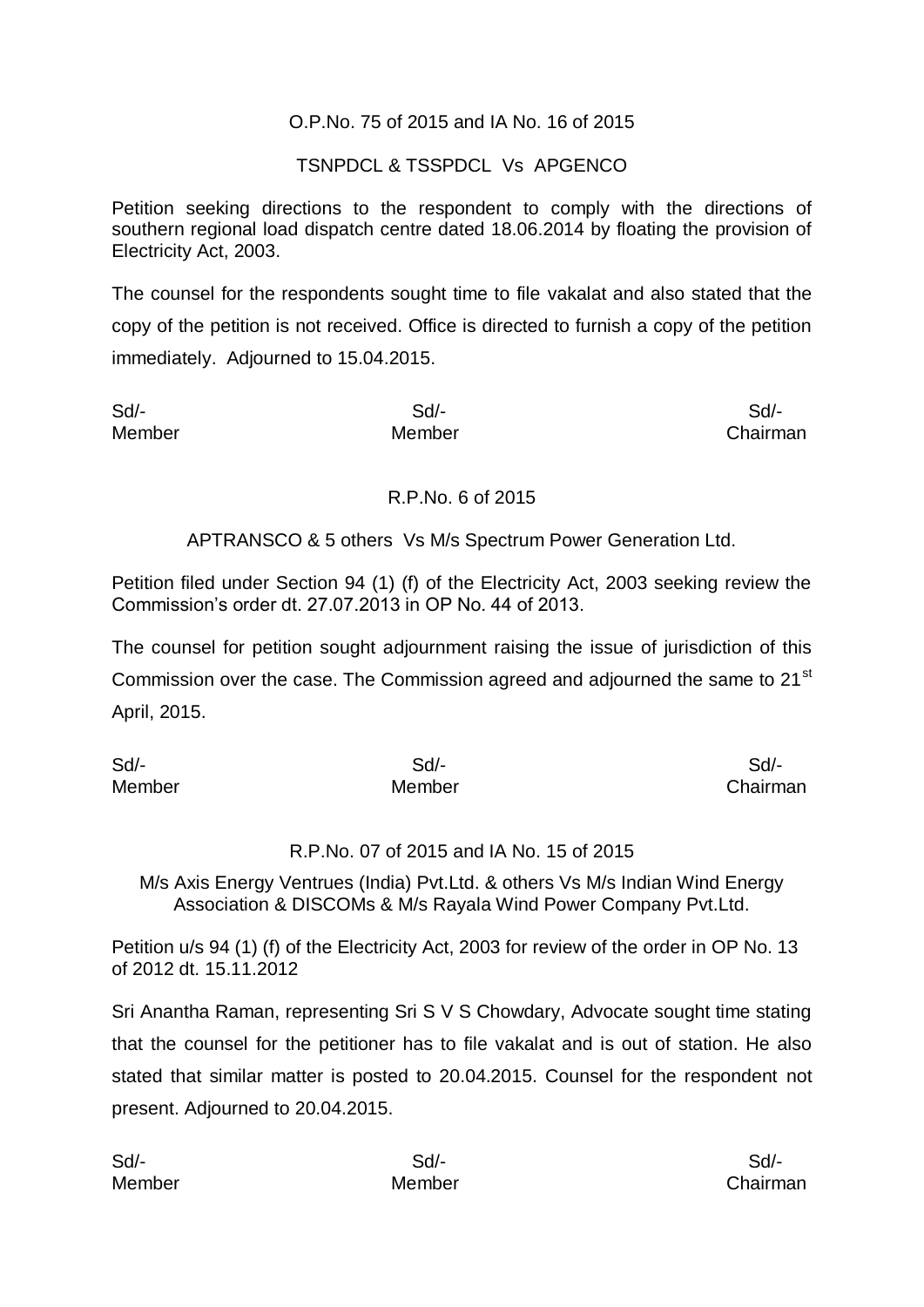## O.P.No. 39 of 2015

### M/s Reliance Infrastructure Ltd. vs Discoms & APPCC

Petition u/s 86 (1) (f) of the Electricity Act, 2003 seeking to restrain the Discoms from deducting from the monthly bills amounts towards deemed generation.

The counsel for the petitioner sought to make his submissions in continuation of the submissions made on 04.02.2015 in OP No. 39 of 2015. The counsel for the respondents stated that unless the issue of jurisdiction is decided the matter cannot be proceed with. Therefore he sought adjournment to another date and he would be ready to submit arguments both on jurisdiction as well as merits of the case.

In view of the submission that the jurisdiction issue is being taken up for hearing on 06.03.2015 before APERC as per submissions of counsel for respondent, and the Commission is required to examine the matter in detail adjourned to 13.04.2015.

Sd/- Sd/- Sd/-